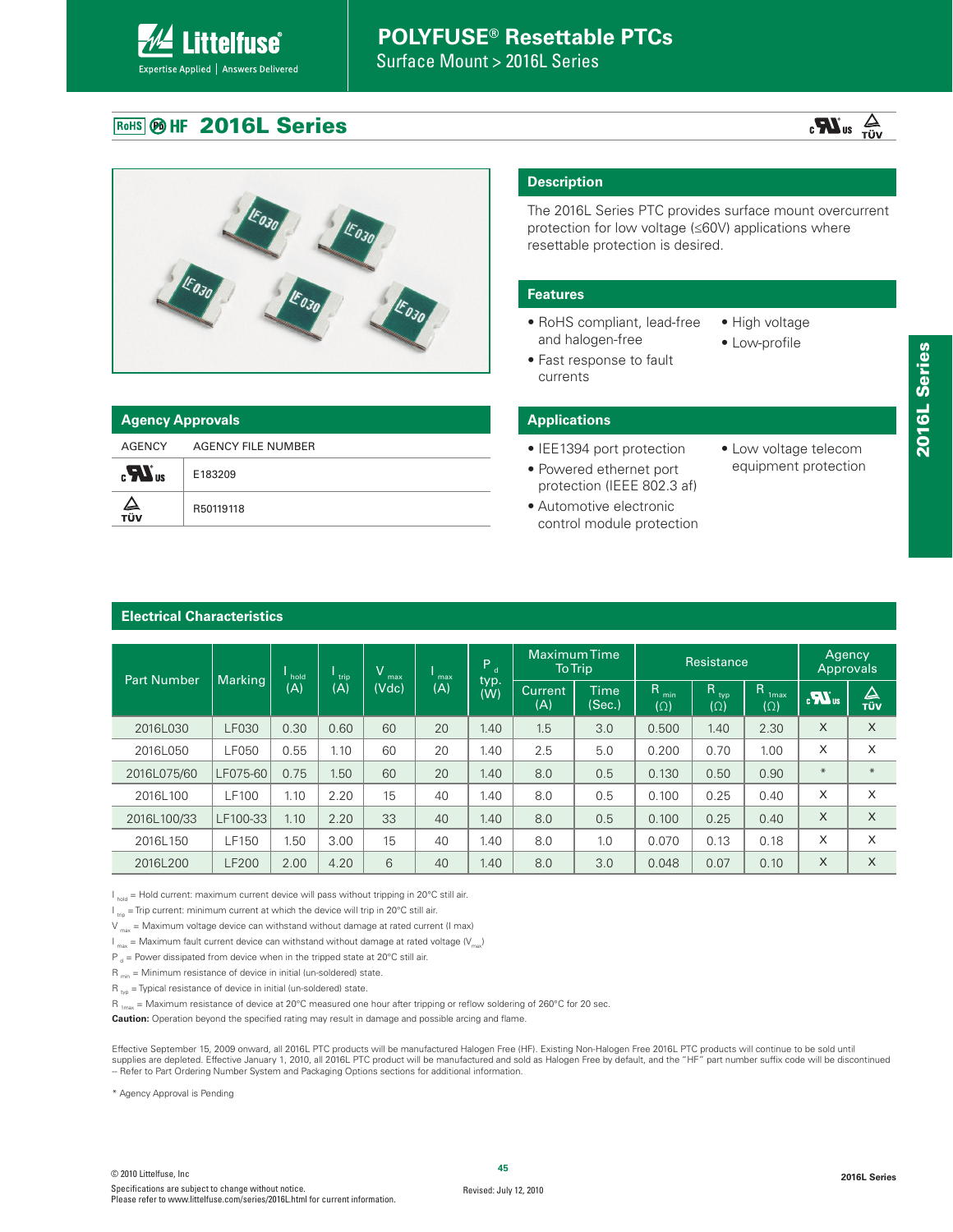Surface Mount > 2016L Series



### **Temperature Rerating**

|                    | <b>Ambient Operation Temperature</b> |                 |               |                |                |                |                |                |                |  |  |  |  |
|--------------------|--------------------------------------|-----------------|---------------|----------------|----------------|----------------|----------------|----------------|----------------|--|--|--|--|
|                    | $-40^{\circ}$ C                      | $-20^{\circ}$ C | $0^{\circ}$ C | $23^{\circ}$ C | $40^{\circ}$ C | $50^{\circ}$ C | $60^{\circ}$ C | $70^{\circ}$ C | $85^{\circ}$ C |  |  |  |  |
| <b>Part Number</b> | Hold Current (A)                     |                 |               |                |                |                |                |                |                |  |  |  |  |
| 2016L030           | 0.45                                 | 0.40            | 0.35          | 0.30           | 0.25           | 0.23           | 0.20           | 0.18           | 0.14           |  |  |  |  |
| 2016L050           | 0.93                                 | 0.80            | 0.65          | 0.50           | 0.38           | 0.32           | 0.25           | 0.19           | 0.09           |  |  |  |  |
| 2016L075/60        | 1.21                                 | 1.06            | 0.91          | 0.75           | 0.61           | 0.54           | 0.45           | 0.38           | 0.26           |  |  |  |  |
| 2016L100           | 1.66                                 | 1.47            | 1.29          | 1.10           | 0.91           | 0.83           | 0.73           | 0.64           | 0.50           |  |  |  |  |
| 2016L100/33        | 1.66                                 | 1.47            | 1.29          | 1.10           | 0.91           | 0.83           | 0.73           | 0.64           | 0.50           |  |  |  |  |
| 2016L150           | 2.26                                 | 2.00            | 1.76          | 1.50           | 1.24           | 1.13           | 1.00           | 0.87           | 0.68           |  |  |  |  |
| 2016L200           | 2.80                                 | 2.50            | 2.19          | 2.00           | 1.84           | 1.74           | 1.50           | 1.34           | 1.14           |  |  |  |  |

### **Average Time Current Curves**



The average time current curves and Temperature Rerating curve performance is affected by a number or variables, and these curves provided as guidance only. Customer must verify the performance in their application.

#### **Temperature Rerating Curve**

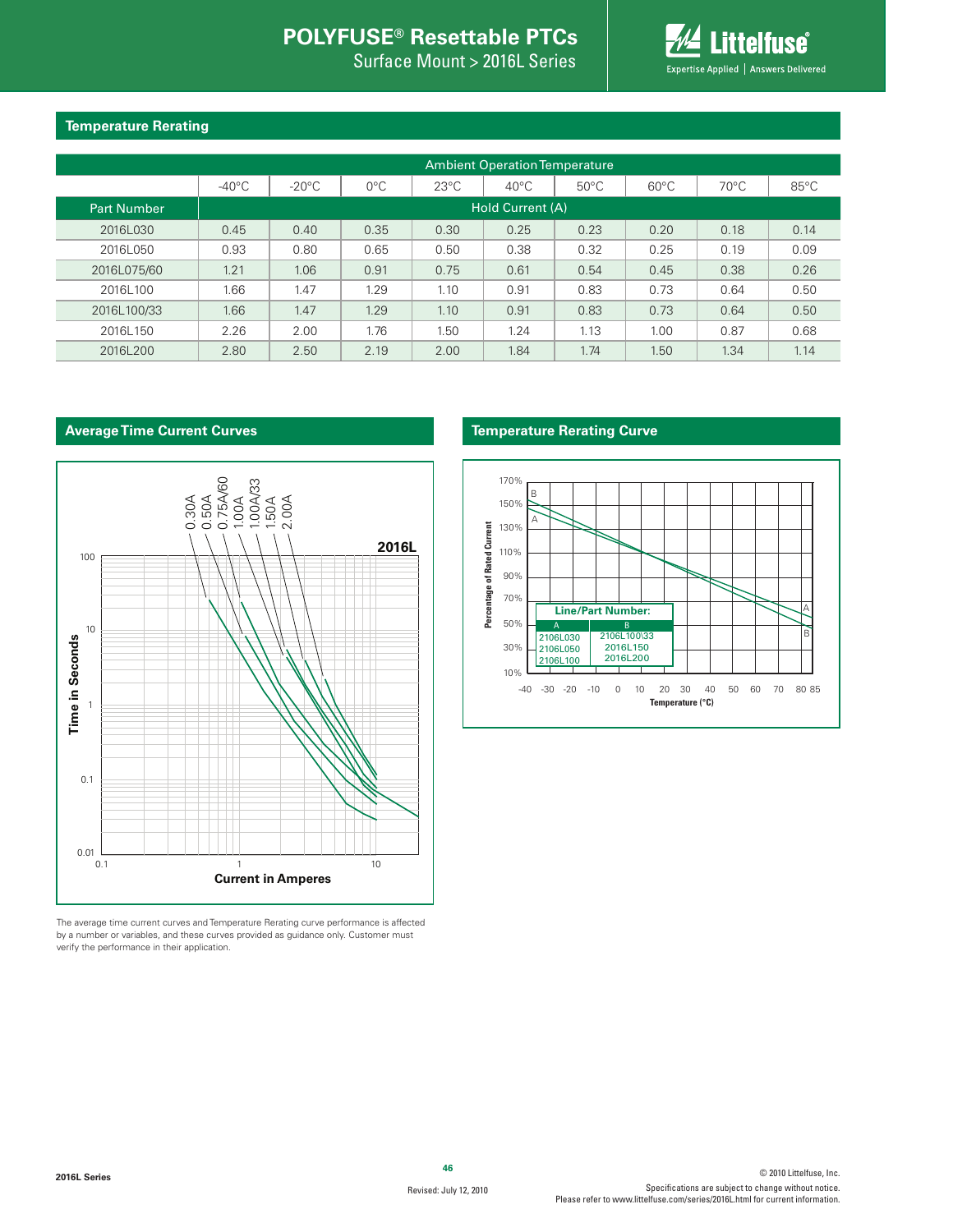

Surface Mount > 2016L Series

### **Soldering Parameters**

| Condition                      | Reflow                  |
|--------------------------------|-------------------------|
| Peak Temp/Duration Time        | 260°C / 10 Sec          |
| Time above liquids (TAL) 220°C | $60$ Sec $\sim$ 100 Sec |
| Preheat 120°C~ 180°C           | $50$ Sec $\sim$ 150 Sec |
| <b>Storage Condition</b>       | 0°C~35°C, ≦70%RH        |

• Recommended reflow methods: IR, vapor phase oven, hot air oven,  $N_2$  environment for lead–free

- Recommended maximum paste thickness is 0.25mm (0.010 inch)
- Devices can be cleaned using standard industry methods and solvents.

**Note:** If reflow temperatures exceed the recommended profile, devices may not meet the performance requirements.

### **Physical Specifications**

| <b>Terminal Material</b>  | Solder-Plated Copper (Solder Material:<br>Matte Tin(Sn))         |
|---------------------------|------------------------------------------------------------------|
| <b>Lead Solderability</b> | Meets EIA Specification RS186-9E, ANSI/<br>J-STD-002 Category 3. |



### **Environmental Specifications**

| <b>Operating/Storage</b><br><b>Temperature</b>                                 | $-40^{\circ}$ C to $+85^{\circ}$ C                                                 |
|--------------------------------------------------------------------------------|------------------------------------------------------------------------------------|
| <b>Maximum Device Surface</b><br><b>Temperature in Tripped</b><br><b>State</b> | $125^{\circ}$ C                                                                    |
| <b>Passive Aging</b>                                                           | $+85^{\circ}$ C, 1000 hours<br>-/+5% typical resistance change                     |
| <b>Humidity Aging</b>                                                          | +85°C, 85%, R.H., 1000 hours<br>$-$ /+5% typical resistance change                 |
| <b>Thermal Shock</b>                                                           | MIL-STD-202, Method 107G<br>+85°C/-40°C 20 times<br>-30% typical resistance change |
| <b>Solvent Resistance</b>                                                      | MIL-STD-202, Method 215<br>No change                                               |
| <b>Vibration</b>                                                               | MIL-STD-883C, Method 2007.1,<br>Condition A<br>No change                           |
| <b>Moisture Sensitivity Level</b>                                              | Level 1, J–STD–020C                                                                |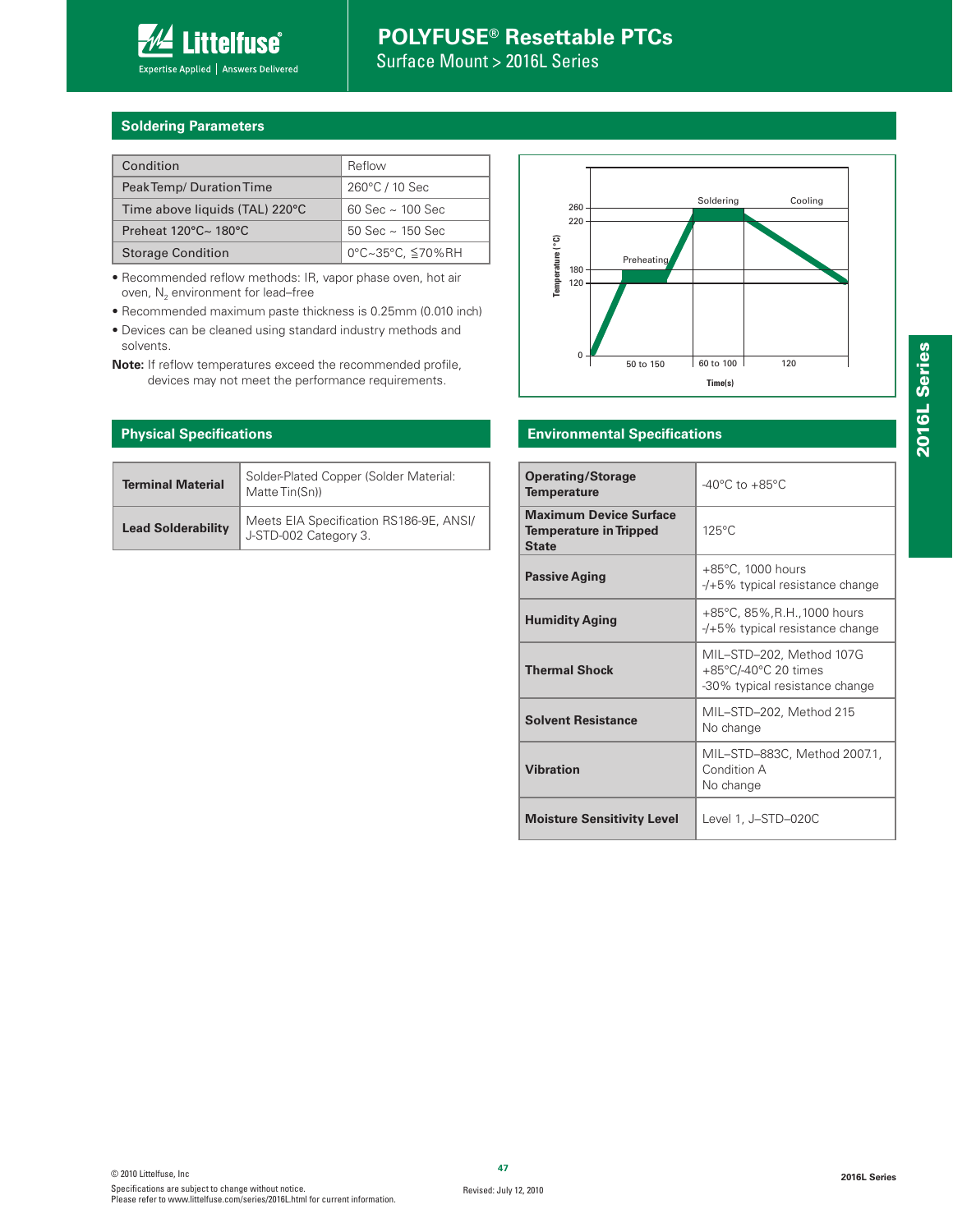Surface Mount > 2016L Series



### **Dimensions (mm)**



MARKING CODE VARIES<br>WITH AMPERAGE AND VOLTAGE RATING<br>SEE ELECTRICAL CHARACTERISTICS CHART<br>SHOWN ARE: - 1.1A/15V RATING (LEFT)<br>- 1.1A/33V RATING (RIGHT)

|                       |        | A    |      |                 |  | B             |  |    |      |                             | C.           |                |            | D             |      |     |      |                             | E.   |     |      |              |     |     |      |      |      |      |
|-----------------------|--------|------|------|-----------------|--|---------------|--|----|------|-----------------------------|--------------|----------------|------------|---------------|------|-----|------|-----------------------------|------|-----|------|--------------|-----|-----|------|------|------|------|
| Part<br><b>Number</b> | Inches |      |      | mm              |  | <b>Inches</b> |  | mm |      | <b>Inches</b>               | mm           |                |            | <b>Inches</b> |      | mm  |      | Inches,                     |      | mm  |      |              |     |     |      |      |      |      |
|                       | Min    | Max  |      | Min   Max   Min |  |               |  |    |      | Max   Min   Max   Min   Max | <b>Min</b>   | $ $ Max $ $    | <b>Min</b> | <b>Max</b>    |      |     |      | Min   Max   Min   Max   Min |      | Max |      |              |     |     |      |      |      |      |
| 2016L030              |        |      |      |                 |  |               |  |    | 0.03 | 0.05                        | 0.75         | 1.25           |            |               |      |     |      |                             |      |     |      |              |     |     |      |      |      |      |
| 2016L050              |        |      |      |                 |  |               |  |    |      | 0.05                        | 0.08         | 1.2            | 2          |               |      |     |      |                             |      |     |      |              |     |     |      |      |      |      |
| 2016L075/60           |        |      |      |                 |  |               |  |    | 0.05 | 0.08                        | 1.2          | $\overline{2}$ |            |               |      |     |      |                             |      |     |      |              |     |     |      |      |      |      |
| 2016L100              | 0.19   | 0.21 | 4.72 | 5.44            |  |               |  |    |      |                             |              |                |            | 0.15          | 0.17 | 3.7 | 4.43 | 0.02                        | 0.03 | 0.5 | 0.75 | 0.01<br>0.06 | 0.3 | 1.5 | 0.01 | 0.03 | 0.25 | 0.65 |
| 2016L100/33           |        |      |      |                 |  |               |  |    |      |                             | 0.03         | 0.05           | 0.75       | 1.25          |      |     |      |                             |      |     |      |              |     |     |      |      |      |      |
| 2016L150              |        |      |      |                 |  |               |  |    | 0.03 | 0.06                        | 0.75<br>1.55 |                |            |               |      |     |      |                             |      |     |      |              |     |     |      |      |      |      |
| 2016L200              |        |      |      |                 |  |               |  |    | 0.02 | 0.03                        | 0.5          | 0.75           |            |               |      |     |      |                             |      |     |      |              |     |     |      |      |      |      |

### **Part Ordering Number System**



#### **Packaging**

| <b>Part Number</b> | <b>Ordering Number</b> | Halogen<br>Free | l<br>hold<br>(A) | <b>V<sub>hold</sub></b> Code | Voltage<br>Option | Packaging<br>Option | Quantity | Quantity &<br><b>Packaging Codes</b> |
|--------------------|------------------------|-----------------|------------------|------------------------------|-------------------|---------------------|----------|--------------------------------------|
| 2016L030           | 2016L030DRHF           | Yes             | 0.30             | 030                          |                   | Tape and Reel       | 1500     | <b>DR</b>                            |
|                    | 2016L030DR             | No.             |                  |                              |                   |                     |          |                                      |
| 2016L050           | 2016L050MRHF           | Yes             |                  | 0.55                         |                   |                     | 1000     | <b>MR</b>                            |
|                    | 2016L050MR             | No.             |                  | 050                          |                   | Tape and Reel       |          |                                      |
| 2016L075/060       | 2016L075/60MR          | Yes             | 0.75             | 075                          | /60               | Tape and Reel       | 1000     | <b>MR</b>                            |
|                    | 2016L100PRHF           | Yes             |                  | 110                          |                   |                     | 2000     | <b>PR</b>                            |
| 2016L100           | 2016L100PR             | No.             | 1.10             |                              |                   | Tape and Reel       |          |                                      |
| 2016L100/33        | 2016L100/33DRHF        | Yes             | 1.10             | 110                          | /33               |                     | 1500     | DR                                   |
|                    | 2016L100/33DR          | No.             |                  |                              |                   | Tape and Reel       |          |                                      |
|                    | 2016L150DRHF           | <b>Yes</b>      |                  |                              |                   |                     |          |                                      |
| 2016L150           | 2016L150DR             | No.             | 1.50             | 150                          |                   | Tape and Reel       | 1500     | DR                                   |
|                    | 2016L200PRHF           | Yes             |                  |                              |                   |                     |          | <b>PR</b>                            |
| 2016L200           | 2016L200PR             | No.             | 2.00             | 200                          |                   | Tape and Reel       | 2000     |                                      |

**\*** Effective September 15, 2009 onward, all 2016L PTC products will be manufactured Halogen Free (HF). Existing Non-Halogen Free 2016L PTC products will continue to be sold until supplies are depleted. Effective January 1, 2010, all 2016L PTC product will be manufactured and sold as Halogen Free by default, and "HF" part number suffix code will be discontinued.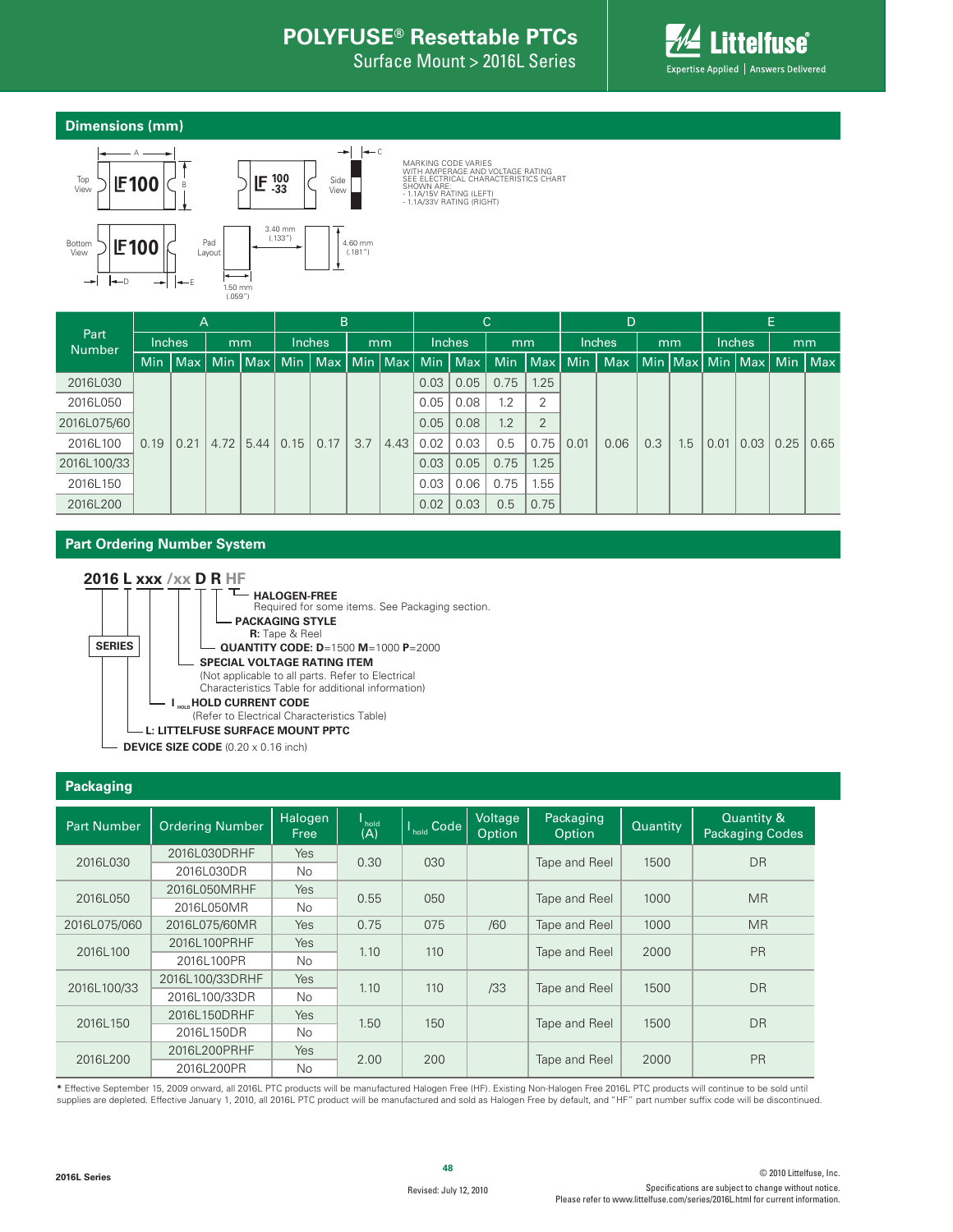Surface Mount > 2016L Series

### **Tape and Reel Specifications**

**Littelfuse**® Expertise Applied | Answers Delivered

|                              | 2016L100<br>2016L200 | 2016L030<br>2016L100/33<br>2016L150 | 2016L050<br>2016L075/60 |             | <b>REEL DIMENSIONS:</b><br>EIA-481-1 (mm) |
|------------------------------|----------------------|-------------------------------------|-------------------------|-------------|-------------------------------------------|
| W                            | $12.0 + (-0.30)$     | $12.0 + (-0.30)$                    | $12.0 + (-0.30)$        | н           | $12.0 + (-0.05)$                          |
| F                            | $5.50 + / -0.05$     | $5.50 + / -0.05$                    | $5.50 + / -0.05$        | w           | $13.2 +/- 1.5$                            |
| $E_{\rm t}$                  | $1.75 + (-0.10)$     | $1.75 + (-0.10)$                    | $1.75 + (-0.10)$        | D           | $Ø$ 60+0.5                                |
| $\mathbf{D}_{_{\mathrm{0}}}$ | $1.55 + -0.05$       | $1.55 + - 0.05$                     | $1.55 + / -0.05$        | F           | $Ø13.0 +/-0.2$                            |
| $\mathbf{D}_{1}$             | 1.50 (MIN)           | 1.50 (MIN)                          | 1.50 (MIN)              | C           | $Ø178 +/- 1.0$                            |
| $P_0$                        | $4.0 + (-0.10)$      | $4.0 + (-0.10)$                     | $4.0 + (-0.10)$         | н,          | $11 + (-0.5)$                             |
| $P_1$                        | $8.0 + / -0.10$      | $8.0 + / -0.10$                     | $8.0 + / -0.10$         | W,          | $2.2 + / -0.5$                            |
| P <sub>2</sub>               | $2.0 + / -0.05$      | $2.0 + / -0.05$                     | $2.0 + / -0.05$         | $W_{\circ}$ | $3.0 + 0.5$                               |
| $\mathbf{A}_{\alpha}$        | $4.40 + (-0.10)$     | $4.48 + - 0.10$                     | $4.45 + (-0.10)$        | $W_{\circ}$ | $4.0 + 0.5$                               |
| $B_{\alpha}$                 | $5.50 +/-0.10$       | $5.40 +/- 0.10$                     | $5.48 + / -0.10$        | $W_{A}$     | $5.5 + 0.5$                               |
| T                            | $0.25 + -0.10$       | $0.25 + -0.10$                      | $0.25 + (-0.10)$        |             |                                           |
| $K_{o}$                      | $0.80 +/- 0.10$      | $1.36 + / -0.10$                    | $1.86 + / -0.10$        |             |                                           |
| Leader Min.                  | 390                  | 390                                 | 390                     |             |                                           |
| Trailer Min.                 | 160                  | 160                                 | 160                     |             |                                           |

| <b>Tape and Reel Diagram</b> |  |  |
|------------------------------|--|--|
|                              |  |  |







**2016L Series**

2016L Series